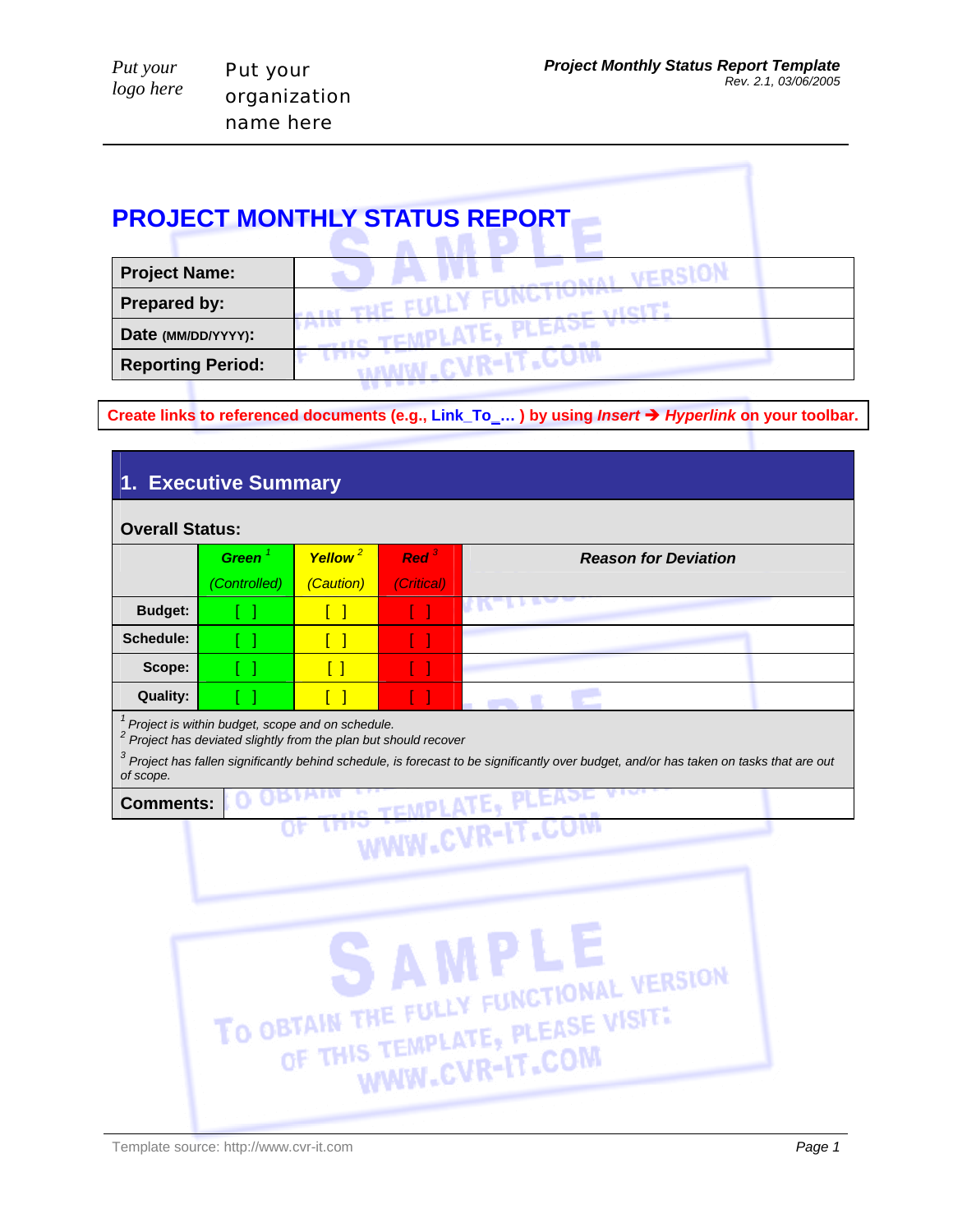VISIT

| Put your  |  |
|-----------|--|
| logo here |  |

## **2. Controls**

**ISSUE Status** (Issues requiring resolution by Project Team or Executive Committee):

**Link\_To\_Project\_Issue\_Log**  TEMP

**OF A LKE** 

**Change Status** (Changes raised for consideration that change the approved project baselines. Would require approval by the Project Sponsor and possibly the Executive Committee)**:**

t.

**Link\_To\_Project\_Change\_Request\_Log** 

**Risk Status** (Report on any change in priority or status of major project risks, and any risks discovered since earlier risk assessments along with proposed risk response)**:**

**Link\_To\_Risk\_Response\_Plan**

| <b>Budget Report</b><br>3.        |                                 |                                 |            |                                          |                                    |                                         |
|-----------------------------------|---------------------------------|---------------------------------|------------|------------------------------------------|------------------------------------|-----------------------------------------|
| <b>Expense</b>                    | <b>Budget to</b><br><b>Date</b> | <b>Actual to</b><br><b>Date</b> | Variance   | <b>Estimate</b><br>to<br><b>Complete</b> | <b>Budget</b><br><b>Total Cost</b> | <b>Estimate at</b><br><b>Completion</b> |
| Labor                             |                                 |                                 |            |                                          | VERSION                            |                                         |
| Internal IS<br>٠                  |                                 |                                 |            | an an Ei                                 |                                    |                                         |
| <b>Internal Business</b><br>٠     |                                 |                                 |            |                                          |                                    |                                         |
| External<br>٠                     |                                 |                                 | CVR-IT.COM |                                          |                                    |                                         |
| <b>Hardware</b>                   |                                 |                                 |            |                                          |                                    |                                         |
| <b>Software</b>                   |                                 |                                 |            |                                          |                                    |                                         |
| Other                             |                                 |                                 |            |                                          |                                    |                                         |
| <b>Total</b> (cost to production) |                                 |                                 |            |                                          |                                    |                                         |
| Link:                             |                                 | Link_To_Cumulative_Cost_Curve   |            |                                          | VEDSION                            |                                         |
| <b>Comments:</b>                  |                                 |                                 |            |                                          |                                    |                                         |
| <b>LO OBTAIN</b>                  | OF THIS TEMPLATE, PLEASE VISITE | WWW.CVR-IT.COM                  |            |                                          |                                    |                                         |

Template source: http://www.cvr-it.com *Page 2*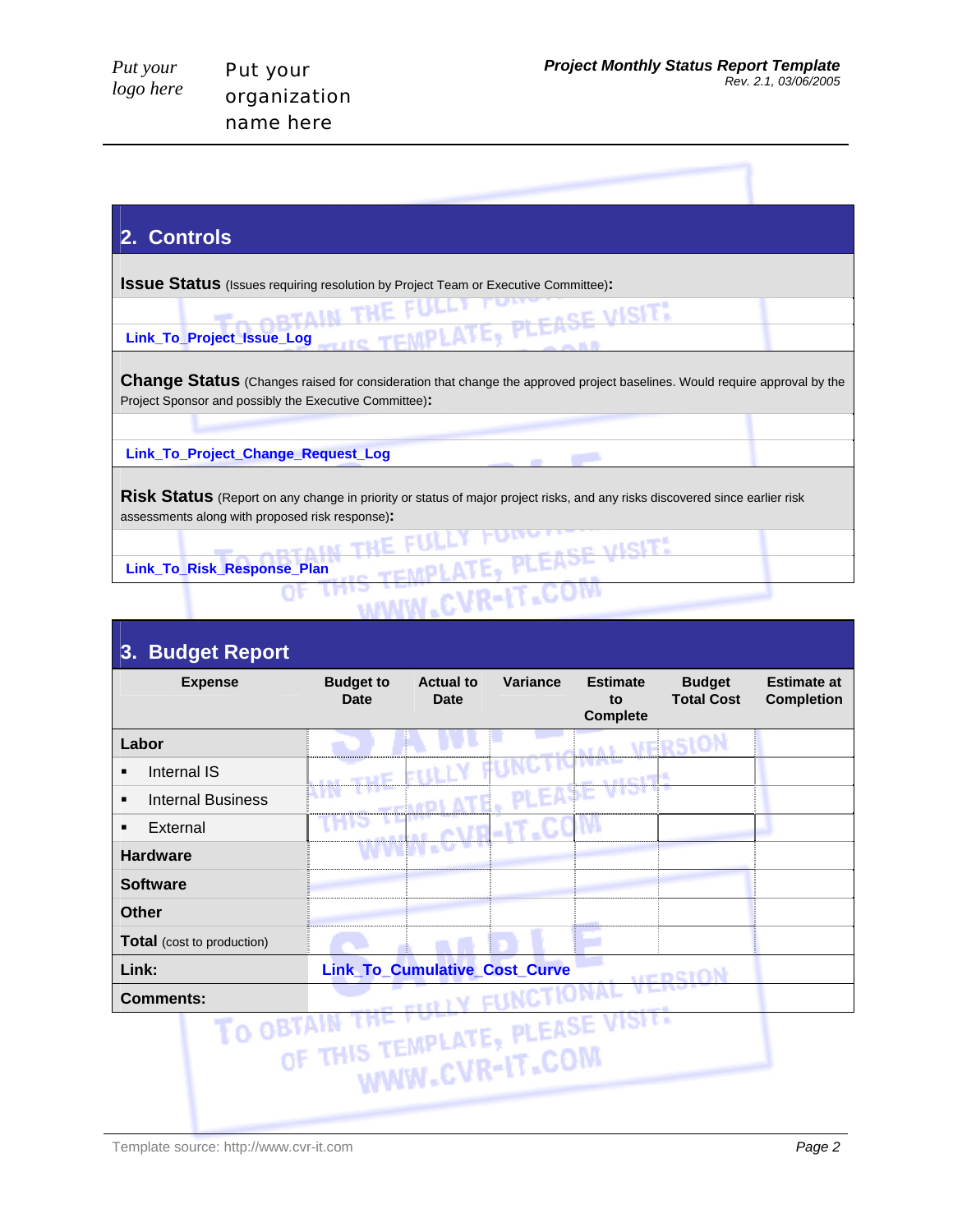| Put your  |
|-----------|
| logo here |

| 4. Scheduled Milestones / Deliverables                                                        |                                    |               |                                   |               |
|-----------------------------------------------------------------------------------------------|------------------------------------|---------------|-----------------------------------|---------------|
| List any Project Milestones that are late as well as Milestones due in the next 4 to 6 weeks. |                                    |               |                                   |               |
| <b>Milestone</b>                                                                              | <b>Approved</b><br><b>Schedule</b> | <b>Actual</b> | <b>Current</b><br><b>Forecast</b> | <b>Status</b> |
| <b>CMPLAY</b>                                                                                 |                                    |               |                                   |               |
|                                                                                               |                                    |               |                                   |               |
|                                                                                               |                                    |               |                                   |               |
|                                                                                               |                                    |               |                                   |               |
|                                                                                               |                                    |               |                                   |               |
|                                                                                               |                                    |               |                                   |               |
|                                                                                               |                                    |               |                                   |               |
|                                                                                               |                                    |               |                                   |               |
|                                                                                               |                                    |               |                                   |               |

## **5. Accomplishments / Plans**

**Accomplishments during** *this Reporting Period* (Should relate to milestones)**:**

www -

**Plans during the** *next Reporting Period* (Should relate to milestones)**:**

## **6. Project Definition**

*This section is for reference. Provide the links indicated below.* 

**Link\_To\_Project\_Schedule** 

**Link\_To\_Project\_Budget** 

**Link\_To\_Project\_Scope\_Statement** 



:0M